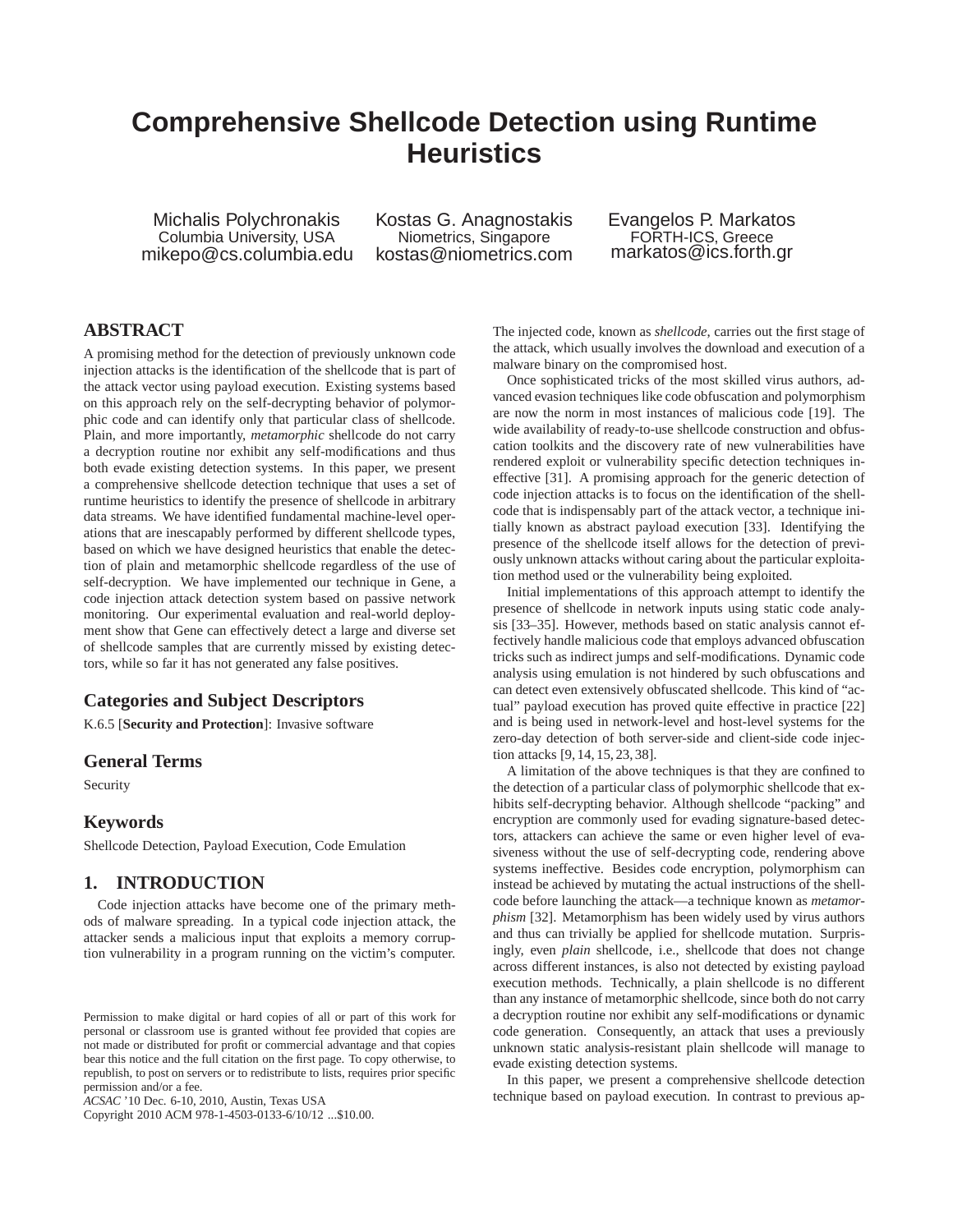

**Figure 1: Overview of the proposed shellcode detection architecture.**

proaches that use a single detection algorithm for a particular class of shellcode, our method relies on several runtime heuristics tailored to the identification of different shellcode types. We have designed four heuristics for the detection of plain and metamorphic shellcode targeting Windows systems. Polymorphic shellcode is in essence a self-decrypting version of a plain shellcode, and thus it is also effectively detected, since the concealed plain shellcode is revealed during execution. In fact, we also enable the detection of polymorphic shellcode that uses SEH-based GetPC code, which is currently not handled by existing polymorphic shellcode detectors. Furthermore, instead of solely using a CPU emulator, our approach couples the heuristics with an appropriate image of the complete address space of a real process, enabling the correct execution of shellcode that depends on certain kinds of host-level context.

We have implemented the above technique in Gene, a networklevel detector that scans all client-initiated streams for code injection attacks against network services. Gene is based on passive network monitoring, which offers the benefits of easy large-scale deployment and protection of multiple hosts using a single sensor, while it allows us to test the effectiveness of our technique in real-world environments. Nevertheless, although Gene operates at the network level, its core inspection engine can analyze arbitrary data coming from any source. This allows our approach to be readily embedded in existing systems that employ emulation-based detection in other domains, e.g., for the detection of malicious websites [15] or in browser add-ons for the detection of drive-by download attacks [14].

Our evaluation with publicly available shellcode samples and shellcode construction toolkits, shows that Gene can effectively detect many different shellcode instances without prior knowledge about each particular implementation. At the same time, after extensive testing of the runtime heuristics using a large and diverse set of generated and real data, in addition to a five-month deployment in production networks, Gene has not generated any false positives.

## **2. ARCHITECTURE**

The proposed shellcode detection system is built around a CPU emulator that executes valid instruction sequences found in the inspected input. An overview of our approach is illustrated in Fig. 1. Each input is mapped to an arbitrary location in the virtual address space of a supposed process, and a new execution begins from each and every byte of the input, since the position of the first instruction of the shellcode is unknown and can be easily obfuscated. The detection engine is based on multiple heuristics that match runtime patterns inherent in different types of shellcode. During execution, the system checks several conditions that should all be satisfied in order for a heuristic to match some shellcode. Moreover, new

| Abbreviation   | <b>Matching Shellcode Behavior</b>     |
|----------------|----------------------------------------|
| <b>PER</b>     | kerne132.dll base address resolution   |
| <b>BACKWD</b>  | kerne132.dll base address resolution   |
| <b>SEH</b>     | Memory scanning / SEH-based GetPC code |
| <b>SYSCALL</b> | Memory scanning                        |

**Table 1: Overview of the shellcode detection heuristics used in Gene.**

heuristics can easily be added due to the extensible nature of the system.

Existing polymorphic shellcode detection methods focus on the identification of self-decrypting behavior, which can be simulated without any host-level information [23]. For example, accesses to addresses other than the memory area of the shellcode itself are ignored. However, shellcode is meant to be injected into a running process and it usually accesses certain parts of the process' address space, e.g., for retrieving and calling API functions. In contrast to previous approaches, the emulator used in our system is equipped with a fully blown virtual memory subsystem that handles all userlevel memory accesses and enables the initialization of memory pages with arbitrary content. This allows us to populate the virtual address space of the supposed process with an image of the mapped pages of a process taken from a real system.

The purpose of this functionality is twofold: First, it enables the construction of heuristics that check for memory accesses to process-specific data structures. Although the heuristics presented in this paper target Windows shellcode, and thus the address space image used in conjunction with these heuristics is taken from a Windows process, some other heuristic can use a different memory image, e.g., taken from a Linux process. Second, this allows to some extent the correct execution of non-self-contained shellcode that may perform accesses to known memory locations for evasion purposes [10]. We discuss this issue further in Sec. 6.

# **3. RUNTIME HEURISTICS**

Each heuristic used in Gene is composed of a sequence of conditions that should *all* be satisfied *in order* during the execution of malicious code. Table 1 gives an overview of the four heuristics presented in this section. The heuristics focus on the identification of the first actions of different shellcode types, according to their functionality, regardless of any self-decrypting behavior.

## **3.1 Resolving kernel32.dll**

The typical end goal of the shellcode is to give the attacker full control of the victim system. This usually involves just a few simple operations, such as downloading and executing a malware binary on the compromised host. These operations require interaction with the OS through the system call interface, or in case of Microsoft Windows, through the user-level Windows API.

The Windows API is divided into several dynamic load libraries (DLLs). In order to call an API function, the shellcode must first find its absolute address in the address space of the process. This can be achieved in a reliable way by searching for the Relative Virtual Addresses (RVAs) of the function in the Export Directory Table (EDT) of the DLL. The absolute Virtual Memory Address (VMA) of the function can then be easily computed by adding the DLL's base address to the function's RVA. In fact, kernel32.dll provides the quite convenient functions LoadLibrary, which loads the specified DLL into the address space of the calling process and returns its base address, and GetProcAddress, which returns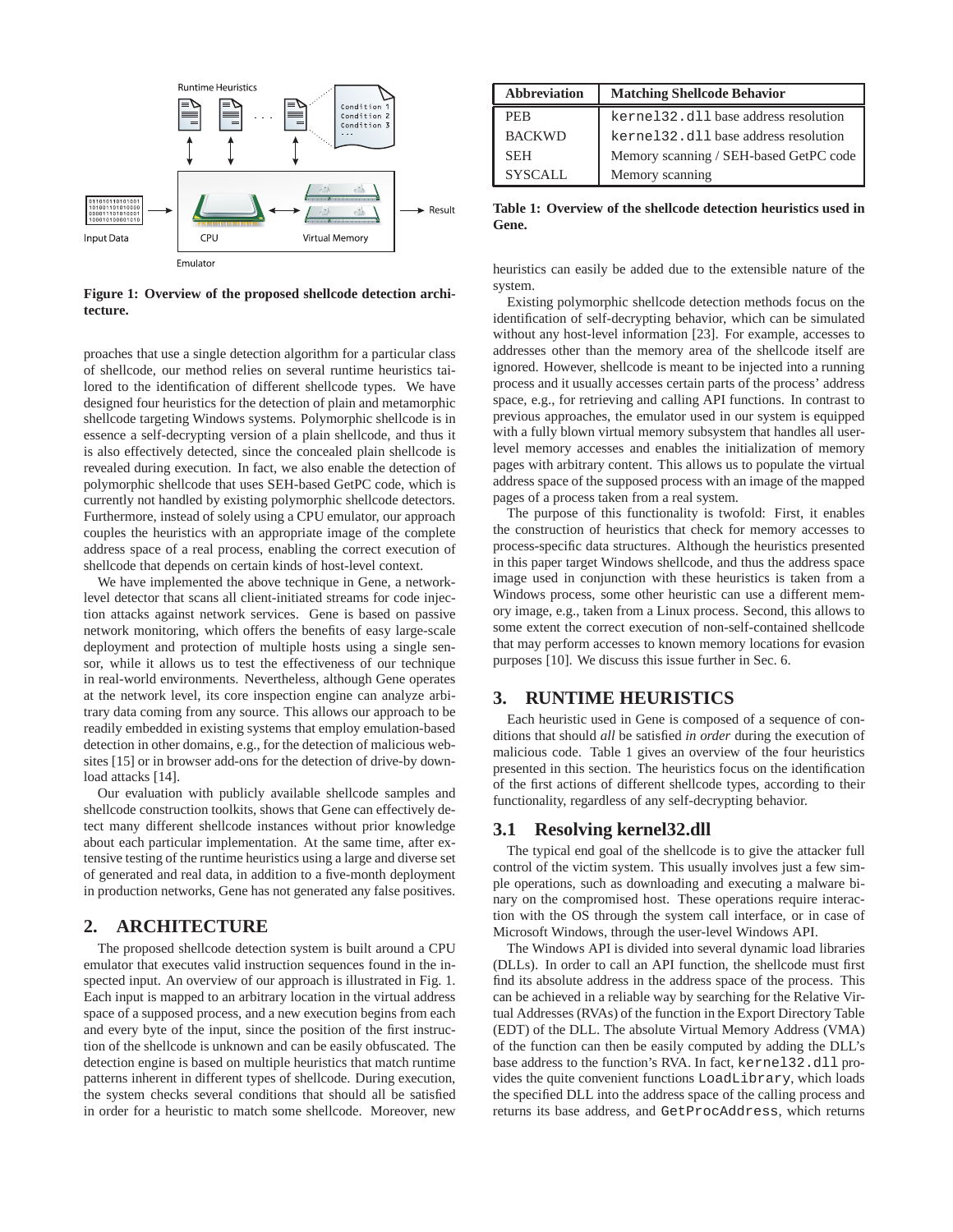| 1 xor eax, eax |                           | $i$ eax = 0   |                                |
|----------------|---------------------------|---------------|--------------------------------|
|                | 2 mov eax, fs: [eax+0x30] | $i$ eax = PEB |                                |
|                | 3 mov eax, [eax+0x0C]     |               | ; eax = PEB.LoaderData         |
|                | 4 mov esi, [eax+0x1C]     |               | ; esi = InInitializationOrder  |
|                |                           |               | ModuleList.Flink               |
| 5 lodsd        |                           |               | $i$ eax = 2nd list entry       |
|                |                           |               | (kerne132.d11)                 |
|                | $6$ mov eax, $[ear+0x08]$ |               | ; eax = LDR MODULE.BaseAddress |

**Figure 2: A typical example of code that resolves the base address of kernel32.dll through the PEB.**

the address of an exported function from the specified DLL. After resolving these two functions, any other function in any DLL can be loaded and used directly. However, custom function searching using hashes is usually preferable in modern shellcode, since GetProcAddress takes as argument the actual name of the function to be resolved, which increases the shellcode size considerably.

No matter which method is used, a common fundamental operation in all above cases is that the shellcode has to first locate the base address of kernel32.dll. Since this is an inherent operation that must be performed by any Windows shellcode that needs to call a Windows API function, it is a perfect candidate for the development of a generic shellcode detection heuristic.

#### *3.1.1 Process Environment Block*

Probably the most reliable and widely used technique for determining the base address of kernel32.dll takes advantage of the Process Environment Block (PEB), a user-level structure that holds extensive process-specific information. Figure 2 shows a typical example of PEB-based code for resolving kernel32.dll. The shellcode first gets a pointer to the PEB (line 2) through the Thread Information Block (TIB), which is always accessible at a zero offset from the segment specified by the FS register. A pointer to the PEB exists 0x30 bytes into the TIB, as shown in Fig. 3. The absolute memory address of the TIB and the PEB varies among processes, and thus the only reliable way to get a handle to the PEB is through the FS register, and specifically, by reading the pointer located at address FS:[0x30].

**Condition P1**. This fundamental constraint is the basis of our first detection heuristic **(PEB)**. If during the execution of some input the following condition is true **(P1)**: *(i) the linear address of* FS:[0x30] *is read, and (ii) the current or any previous instruction involved the* FS *register*, then this input may correspond to a shellcode that resolves kernel32.dll through the PEB.

The second predicate is necessary for two reasons. First, it is useful for excluding random instructions in benign inputs that happen to read from the linear address of FS:[0x30] without involving the FS register. For example, if FS:[0x30] corresponds to address 0x7FFDF030 (as shown in the example of Fig. 3), the following code will correctly not match the above condition:

```
mov ebx, 0x7FFD0000
mov eax, [ebx+0xF030] ; eax = FS:[0x30]
```
On the other hand, the memory access to FS:[0x30] can be made through an instruction that does not use the FS register directly. For example, an attacker could take advantage of other segment registers and replace the first two lines in Fig. 2 with:

| mov ax, fs         | ; $ax = fs$              |
|--------------------|--------------------------|
| mov bx, es         | ; preserve es            |
| mov es, ax         | $i$ es = fs              |
| mov eax, es:[0x30] | ; load FS: [0x30] to eax |
| mov es, bx         | ; restore es             |

The code loads the segment selector of the FS register to ES (mov between segment registers is not supported), reads the pointer to the PEB, and then restores the original value of the ES register.

The linear address of the TIB is also contained in the TIB itself at the location  $FS:$  [  $0x18$  ], as shown in Fig. 3. Thus, another way of reading the pointer to the PEB without using the FS register in the same instruction is the following:

| xor eax, eax                                 | $i$ eax = 0 |  |                       |
|----------------------------------------------|-------------|--|-----------------------|
| xor eax, $fs:[eax+0x18]$ ; eax = TIB address |             |  |                       |
| mov eax, [eax+0x30]                          |             |  | $;$ eax = PEB address |

Note in the above example that other instructions besides mov can be used to indirectly read a memory address through the FS register (xor in this case). No matter how obfuscated the code is, the condition remains robust since it does not rely on the execution of particular instructions.

Although condition P1 is quite restrictive, the possibility of encountering a random read from FS:[0x30] during the execution of some benign input is not negligible. Thus, it is desirable to strengthen the heuristic with more operations exhibited by any PEB-based kernel32.dll resolution code.

**Condition P2**. Having a pointer to the PEB, the next step of the shellcode is to obtain a pointer to the PEB\_LDR\_DATA structure that holds the list of loaded modules (line 3 in Fig. 2). Such a pointer exists 0xC bytes into the PEB, in the LoaderData field. Since this is the only available reference to that data structure, the shellcode unavoidably has to read the PEB.LoaderData pointer. We can use this constraint as a second condition for the PEB heuristic **(P2)**: *the linear address of* PEB.LoaderData *is read*.

**Condition P3**. Moving on, the shellcode has to walk through the loaded modules list and locate the second entry (kernel32.dll). A pointer to the first entry of the list exists in the InInitializationOrderModuleList.Flink field located 0x1C bytes into the PEB\_LDR\_DATA structure. The read operation from this memory location (line 4 in Fig. 2) allows for strengthening further the detection heuristic with a third condition.

Although this is the most well known [5,26,27], and widely used technique for all Windows versions up to Windows Vista, it does not work "as-is" for Windows 7. In that version, kernel32.dll is found in the third instead of the second position in the modules list [7]. A more generic and robust technique is to walk through the list and check the actual name of each module until kernel32.dll is found [7, 29]. In fact, the PEB\_LDR\_DATA structure contains two more lists of the loaded modules that differ in the order of the DLLs. All three lists are implemented as doubly linked lists, and their corresponding LIST\_ENTRY records contain two pointers to the first (Flink) and last (Blink) entry in the list.

Based on the above, and given that (i) kernel32.dll can be resolved through any of the three lists, and (ii) list traversing can be made in both directions, the third condition of the heuristic can be specified as follows **(P3)**: *the linear address of any of the* Flink *or* Blink *pointers in the* InLoadOrderModuleList*,* InMemoryOrderModuleList*, or* InInitializationOrderModuleList *records of the* PEB\_LDR\_DATA *structure is read*.

#### *3.1.2 Backwards Searching*

An alternative technique for locating kernel32.dll is to find a pointer that points somewhere into the memory area where the kernel32.dll has been loaded, and then search backwards until the beginning of the DLL is located [27]. A reliable way to obtain a pointer into the address space of kernel32.dll is to take advantage of the Structured Exception Handling (SEH) mechanism of Windows [21], which provides a unified way of handling hardware and software exceptions. When an exception occurs, the exception dispatcher walks through a list of exception handlers for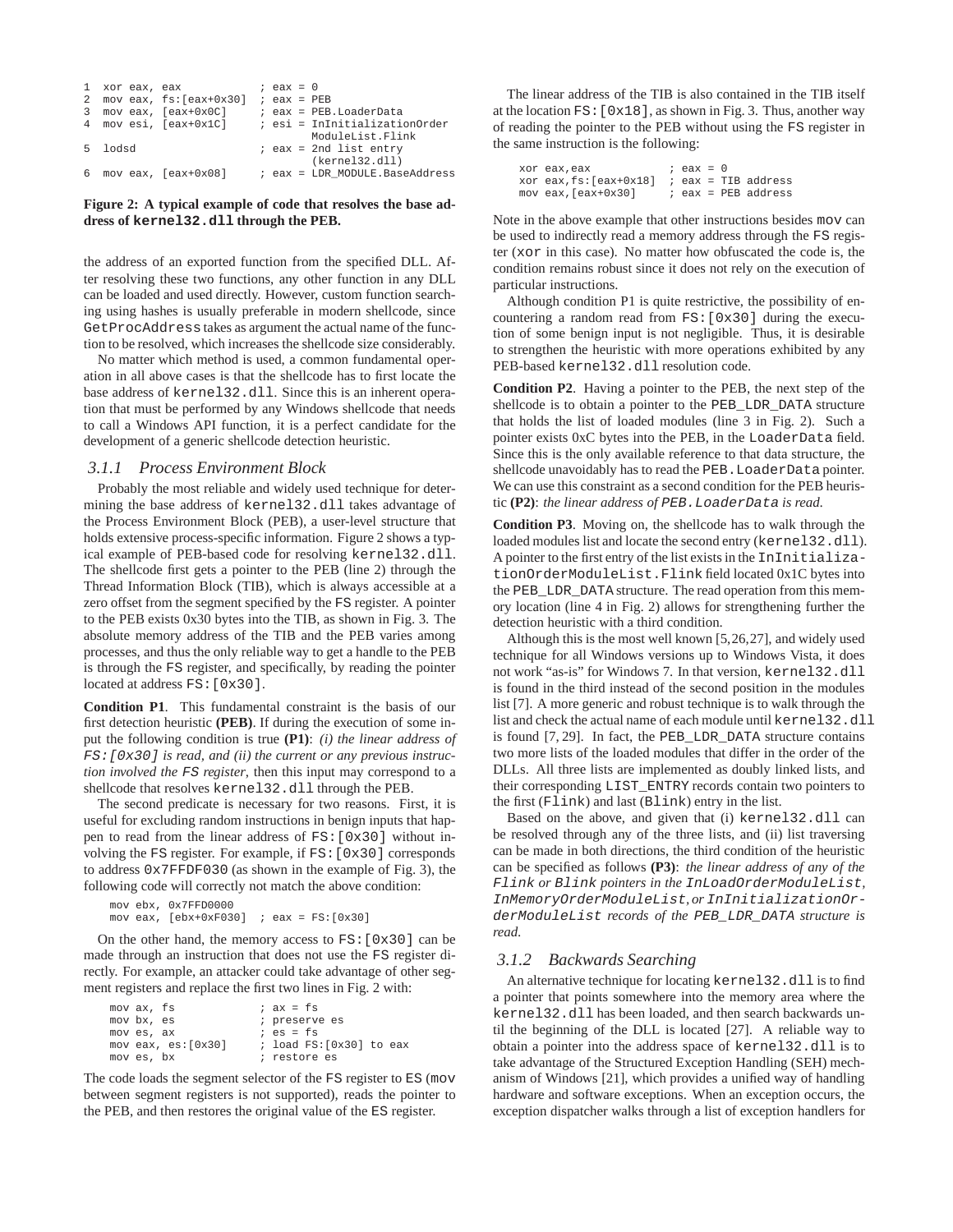

**Figure 3: A snapshot of the TIB and the stack memory areas of a typical Windows process. The SEH chain consisting of two nodes is highlighted.**

the current thread and gives each handler the opportunity to handle the exception or pass it on to the next handler. The list is stored on the stack of each thread, and each node is a SEH frame that consists of two pointers to the next frame and the actual handler routine. Figure 3 shows a typical snapshot of the TIB and the stack memory areas of a process with two SEH handlers. A pointer to the current SEH frame exists in the first field of the Thread Information Block and is always accessible through FS:[0].

At the end of the SEH chain (bottom of the stack) there is a default exception handler that is registered by the system for every thread. The Handler pointer of this SEH record points to a routine that is located in kernel32.dll, as shown in Fig. 3. Thus, the shellcode can start from FS:[0] and walk the SEH chain until reaching the last SEH frame, and from there get a pointer into kernel32.dll by reading its Handler field.

Another technique to reach the last SEH frame, known as "TOP-STACK" [27], uses the stack of the exploited thread. The default exception handler is registered by the system during thread creation, making its relative location from the bottom of the stack fairly stable. Although the absolute address of the stack may vary, a pointer to the bottom of the stack is always found in the second field of the TIB at FS:[0x4]. The Handler pointer of the default SEH handler can then be found 0x1C bytes into the stack, as shown in Fig. 3. In fact, the TIB contains a second pointer to the top of the stack at FS:[0x8].

**Condition B1**. Based on the same approach as in the previous section, the first condition for the detection heuristic **(BACKWD)** that matches the "backwards searching" method is the following **(B1)**: *(i) any of the linear address between* FS:[0]*–*FS:[0x8] *is read, and (ii) the current or any previous instruction involved the* FS *register*. The rationale is that a shellcode that uses the backwards searching technique should unavoidably read either i) the memory location at FS:[0] for walking the SEH chain, or ii) one of the locations at FS:[0x4] and FS:[0x8] for accessing the stack directly.

**Condition B2**. In any case, the code will reach the default exception record on the stack and read its Handler pointer. Since this is a mandatory operation for landing into kernel32.dll, we can use this dependency as our second condition **(B2)**: *the linear address of the* Handler *field of the default SEH handler is read*.

**Condition B3**. Finally, during the backwards searching phase,

the shellcode will inevitably perform several memory accesses to the address space of kernel32.dll in order to check whether each 64KB-aligned address corresponds to the base address of the DLL. In our experiments with typical code injection attacks in Windows XP, the shellcode performed at least four memory reads in kernel32.dll. Thus, after the first two conditions have been met, we expect to encounter **(B3)**: *at least one memory read form the address space of* kernel32.dll.

## **3.2 Process Memory Scanning**

Some memory corruption vulnerabilities allow only a limited space for the injected code—usually not enough for a fully functional shellcode. In most such exploits though the attacker can inject a second, much larger payload which however will land at a random, non-deterministic location, e.g., in a buffer allocated in the heap. The first-stage shellcode can then sweep the address space of the process and search for the second-stage shellcode (also known as the "egg"), which can be identified by a long-enough characteristic byte sequence. This type of first-stage payload is known as "egg-hunt" shellcode [28].

Blindly searching the memory of a process in a reliable way requires some method of determining whether a given memory page is mapped into the address space of the process. In the rest of this section, we describe two known memory scanning techniques and the corresponding detection heuristics that can capture these behaviors, and thus, identify the execution of egg-hunt shellcode.

#### *3.2.1 SEH*

The first memory scanning technique takes advantage of the structured exception handling mechanism and relies on installing a custom exception handler that is invoked in case of a memory access violation.

**Condition S1**. As discussed in Sec. 3.1.2, the list of SEH frames is stored on the stack, and the current SEH frame is always accessible through FS:[0]. The first-stage shellcode can register a custom exception handler that has priority over all previous handlers in two ways: create a new SEH frame and adjust the current SEH frame pointer of the TIB to point to it [28], or directly modify the Handler pointer of the current SEH frame to point to the attacker's handler routine. In the first case, the shellcode must update the SEH list head pointer at FS:[0], while in the second case, it has to access the current SEH frame in order to modify its Handler field, which is only possible by reading the pointer at FS:[0]. Thus, the first condition of the SEH-based memory scanning detection heuristic **(SEH)** is **(S1)**: *(i) the linear address of* FS:[0] *is read or written, and (ii) the current or any previous instruction involved the* FS *register*.

**Condition S2**. Another mandatory operation that will be encountered during execution is that the Handler field of the custom SEH frame (irrespectively if its a new frame or an existing one) should be modified to point to the custom exception handler routine. This operation is reflected by the second condition **(S2)**: *the linear address of the* Handler *field in the custom SEH frame is or has been written*. Note that in case of a newly created SEH frame, the Handler pointer can be written before or after FS:[0] is modified.

**Condition S3**. Although the above conditions are quite constraining, we can apply a third condition by exploiting the fact that upon the registration of the custom SEH handler, the linked list of SEH frames should be valid. In the risk of stack corruption, the exception dispatcher routine performs thorough checks on the integrity of the SEH chain, e.g., ensuring that each SEH frame is dword-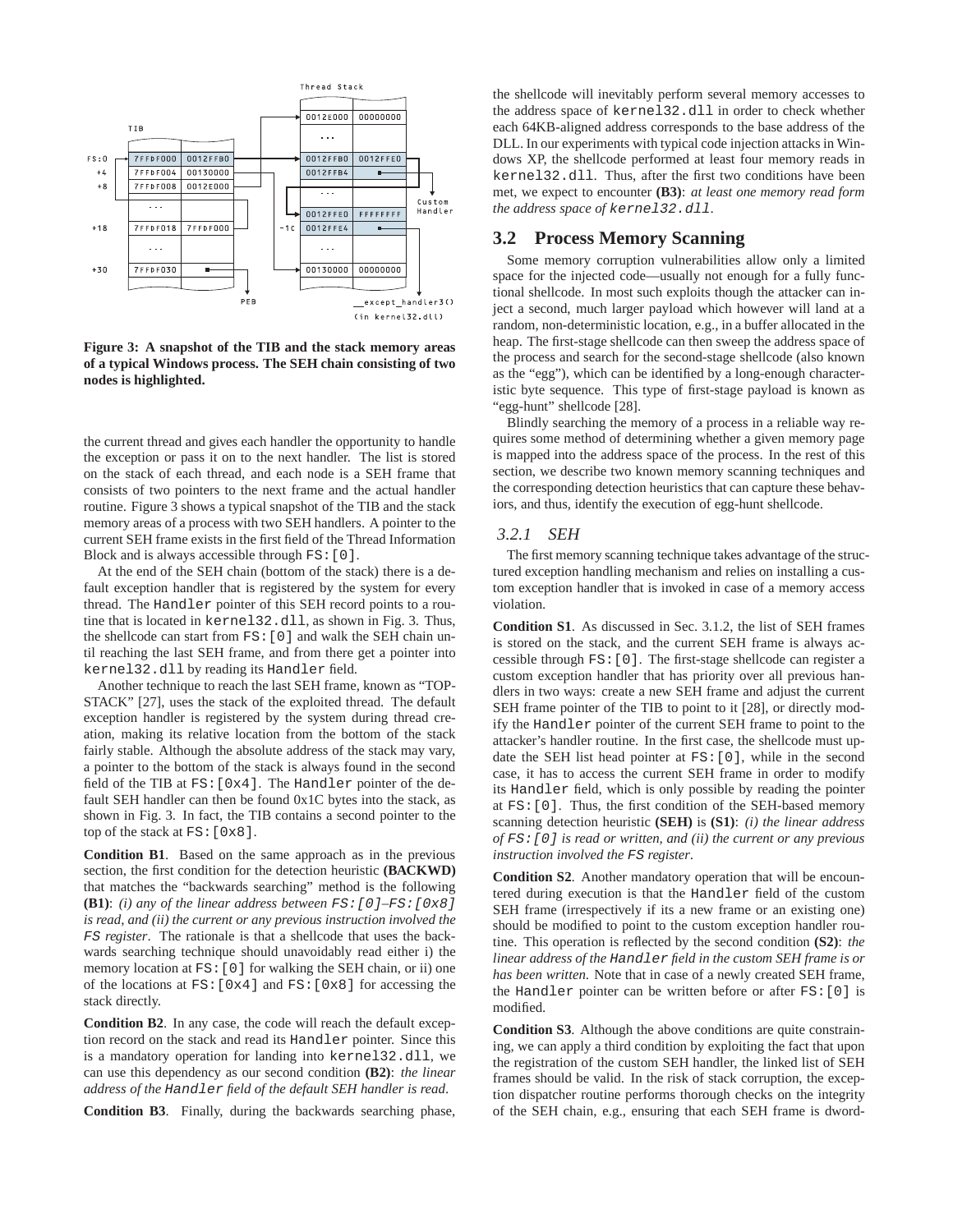|   | 1 push edx |                | ; preserve edx across system call   |
|---|------------|----------------|-------------------------------------|
|   | 2 push 0x8 |                |                                     |
|   | 3 pop      | eax            | $;$ eax = NtAddAtom                 |
|   | 4 int      | 0x2e           | ; system call                       |
|   |            | 5 cmp al, 0x05 | ; check for STATUS ACCESS VIOLATION |
| 6 | pop        | edx            | ; restore edx                       |

#### **Figure 4: A typical system call invocation for checking if the supplied address is valid.**

aligned within the stack and is located higher than the previous SEH frame [21]. Thus, the third condition requires that **(S3)**: *starting from* FS:[0]*, all SEH frames should reside on the stack, and the* Handler *field of the last frame should be set to 0xFFFFFFFF*. In essence, the above condition validates that the custom handler registration has been performed correctly.

#### *3.2.2 System Call*

The extensive abuse of the SEH mechanism in various memory corruption vulnerabilities led to the introduction of SafeSEH, a linker option that produces a table with all the legitimate exception handlers of the image. In case the exploitation of some SafeSEHprotected vulnerable application requires the use of egg-hunt shellcode, an alternative but less reliable method for safely scanning the process address space is to check whether a page is mapped before actually accessing it—using a system call [27, 28]. As already discussed, although the use of system calls in Windows shellcode is not common, since they are prone to changes between OS versions and do not provide crucial functionality such as network access, they can prove useful for determining if a memory address is accessible.

Some Windows system calls accept as an argument a pointer to an input parameter. If the supplied pointer is invalid, the system call returns with a return value of STATUS\_ACCESS\_VIOLATION. Thus, the egg-hunt shellcode can check the return value of the system call, and proceed accordingly by searching for the egg or moving on to the next address [28]. In Windows, a system call is initiated by generating a software interrupt through the int 0x2e instruction.

Figure 4 shows a typical code that checks the address stored in edx using the NtAddAtom system call. In Windows, a system call is initiated by generating a software interrupt through the int  $0x2e$  instruction (line 4). The actual system call that is going to be executed is specified by the value stored in the eax register (line 3). Upon return from the system call, the code checks if the return value equals the code for STATUS\_ACCESS\_VIOLATION. The actual value of this code is 0xC0000005, but checking only the lower byte is enough in return for more compact code (line 5).

**Condition C1**. System call execution has several constraints that can be used for deriving a detection heuristic for this kind of egghunt shellcode. First, the immediate operand of the int instruction should be set to 0x2E. Looking just for the int 0x2e instruction is clearly not enough since any two-byte instruction will be encountered roughly once every 64KB of arbitrary binary input. However, when encountering an int 0x2e instruction that corresponds to an actual system call execution, the ebx register should also have been previously set to the proper system call number.

The publicly available egg-hunt shellcode implementations we found (see Sec. 5.1) use one of the following system calls: NtAccessCheckAndAuditAlarm (0x2), NtAddAtom (0x8), and NtDisplayString (0x39 in Windows 2000, 0x43 in XP, 0x46 in 2003 Server, and 0x7F in Vista). The variability of the system call number for NtDisplayString across the different Windows versions is indicative of the complexity introduced in an exploit by the direct use of system calls. Based on the above, a necessary condition during the execution of a system call in egg-hunt shellcode is **(C1)**: *the execution of an* int 0x2e *instruction with the* eax *register set to one of the following values: 0x2, 0x8, 0x39, 0x43, 0x46, 0x7F*.

**Condition C2**. As shown in Sec. 5.2.2, condition C1 alone can happen to hold true during the execution of random code, although rarely. However, the heuristic can be strengthened based on the following observation. The egg-hunt shellcode will have to scan a large part of the address space until it finds the egg. Even when assuming that the egg can be located only at the beginning of a page [37], the shellcode will have to search hundreds or thousands of addresses, e.g., by repeatedly calling the code in Fig. 4 in a loop. Hence, condition C1 will hold several times. The detection heuristic **(SYSCALL)** can then be defined as a meta-condition **(C{N})**: *C1 holds true N times.* As shown in Sec. 5.2.2, a value of  $N = 2$ does not produce any false positives.

In case other system calls can be used for validating an arbitrary address, they can easily be included in the above condition. Starting from Windows XP, system calls can also be made using the more efficient sysenter instruction if it is supported by the system's processor. The above heuristic can easily be extended to also support this type of system call invocation.

#### **3.3 SEH-based GetPC Code**

Before decrypting itself, polymorphic shellcode needs to first find the absolute address at which it resides in the address space of the vulnerable process. The most widely used types of GetPC code for this purpose rely on some instruction from the call or fstenv instruction groups [23]. These instructions push on the stack the address of the following instruction, which can then be used to calculate the absolute address of the encrypted code. However, this type of GetPC code cannot be used in purely alphanumeric shellcode [19], because the opcodes of the required instructions fall outside the range of allowed ASCII bytes. In such cases, the attacker can follow a different approach and take advantage of the SEH mechanism to get a handle to the absolute memory address of the injected shellcode [30].

When an exception occurs, the system generates an exception record that contains the necessary information for handling the exception, including a snapshot of the execution state of the thread, which contains the value of the program counter at the time the exception was triggered. This information is stored on the stack, so the shellcode can register a custom exception handler, trigger an exception, and then extract the absolute memory address of the faulting instruction. By writing the handler routine on the heap, this technique can work even in Windows XP SP3, bypassing any SEH protection mechanisms [30].

In essence, the SEH-based memory scanning detection heuristic described in Sec. 3.2.1 does not identify the scanning behavior per se, but the proper registration of a custom exception handler. Although this is an inherent operation of any SEH-based egg-hunt shellcode, any shellcode that installs a custom exception handler can be detected, including polymorphic shellcode that uses SEHbased GetPC code.

## **4. IMPLEMENTATION**

We have implemented the proposed detection method in Gene, a network-level attack detector that uses a custom IA-32 emulator to identify the presence of shellcode in network streams. Gene scans the client-initiated part of each TCP connection using the runtime heuristics presented in this work. For evaluation purposes, a fifth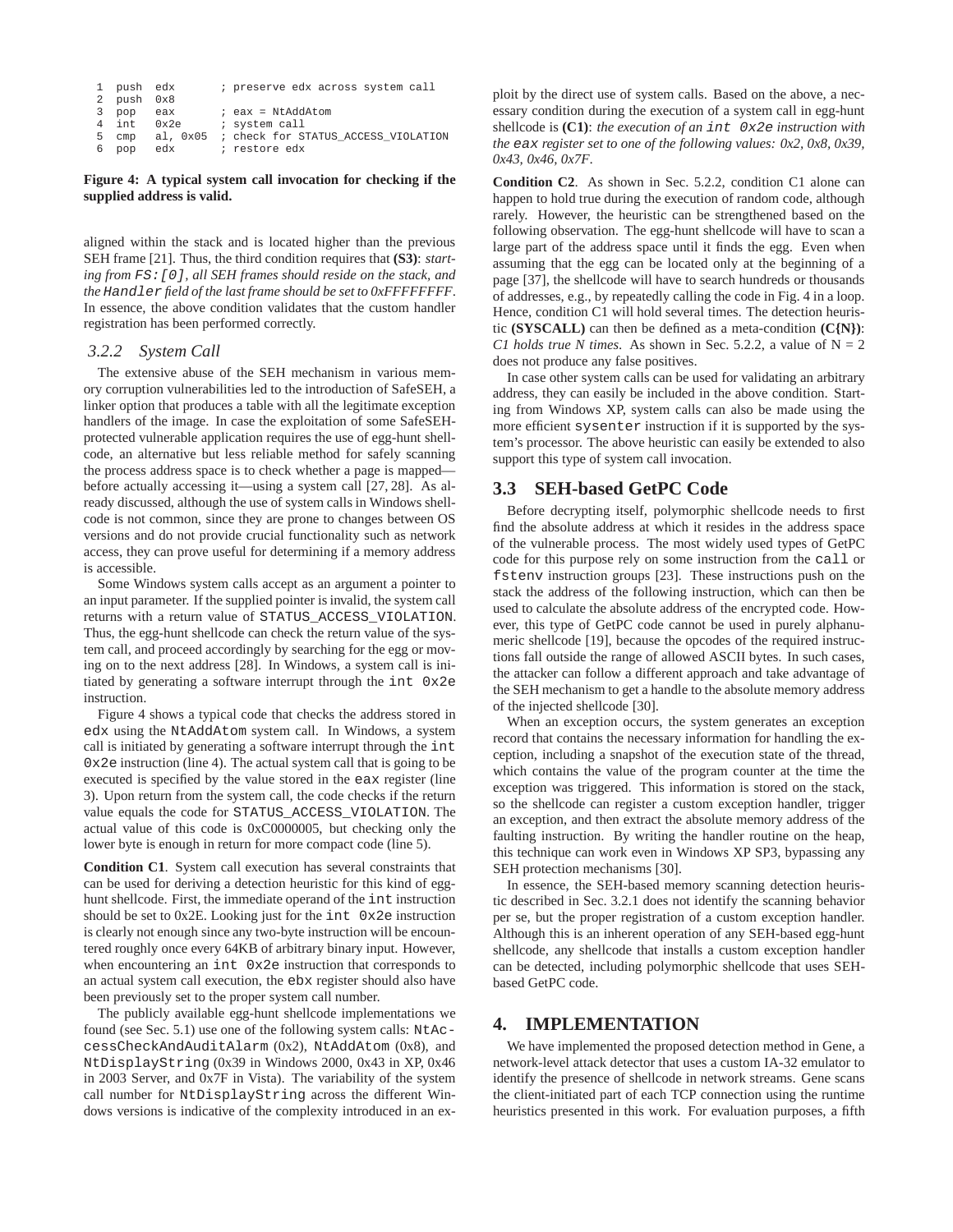GetPC-based self-decrypting shellcode similar to the one used in existing detectors [9, 23, 38] can be enabled at will. Since the exact location of the shellcode in the input data is not known in advance, the emulator repeats the execution multiple times, starting from each and every position of the stream. In certain cases, however, the execution of some code paths can be skipped to optimize runtime performance [24].

The heuristics used in Gene are mostly based on memory accesses to certain locations in the address space of a vulnerable Windows process. To emulate correctly the execution of these accesses, the virtual memory of the emulator is initialized with an image of the complete address space of a typical Windows XP process taken from a real system. The image consists of 971 pages (4KB each), including the stack, heap, PEB/TIB, and loaded modules. All four heuristics use the same memory image and thus can be evaluated in parallel during execution.

Among other initializations before the beginning of a new execution [23], the segment register FS is set to the segment selector corresponding to the base address of the Thread Information Block, the stack pointer is set accordingly, while any changes to the original process image from the previous execution are reverted.

The runtime evaluation of the heuristics requires keeping some state about the occurrence of instructions with an operand that involved the FS register, as well as about read and write accesses to the memory locations specified in the heuristics. Regarding the SEH-based memory scanning heuristic (Sec. 3.2.1), although SEH chain validation is more complex compared to other instrumentation operations, it is triggered only if conditions S1 and S2 are true, which in practice happens very rarely.

When an int 0x2e instruction is executed, the eax register is checked for a value corresponding to one of the system calls that can be used for memory scanning, as described in Sec. 3.2.2. Although the actual functionality of the system call is not emulated, the proper return value is stored in the eax register depending on the validity of the supplied memory address. In case of an egghunt shellcode, this behavior allows the scanning loop to continue normally, resulting to several system call invocations.

## **5. EXPERIMENTAL EVALUATION**

#### **5.1 Detection Effectiveness**

We began our evaluation with the shellcodes contained in the Metasploit Framework [2]. For Windows targets, Metasploit includes six basic payloads for downloading and executing a file, spawning a shell, adding a user account, and so on, as well as nine "stagers." In contrast to an egg-hunt shellcode, which searches for a second payload that has already been injected into the vulnerable process along with the egg-hunt shellcode, a stager establishes a channel between the attacking and the victim host for uploading other second-stage payloads. We generated plain (i.e., nonencrypted) instances of the above 15 shellcodes, as well as another 15 polymorphic instances of the same shellcodes using the ShikataGaNai encoder. As shown in Fig. 5, both Gene and the GetPC-based heuristic detected the polymorphic versions of the shellcodes. However, the original (plain) versions do not exhibit any self-decrypting behavior and are thus detected only by Gene. For both plain and polymorphic versions, Gene identified the shellcode using the PEB heuristic. The use of the PEB-based method for locating kernel32.dll is probably preferred in Metasploit due to its reliability.

We continued our evaluation with 22 samples downloaded from the shellcode repository of the Nepenthes Project [6]. Two of the samples had a broken decryptor and could not be executed prop-



**Figure 5: Number of shellcodes detected by Gene and the existing GetPC-based heuristic [9, 23, 38] for different shellcode sets. From a total of 83 different shellcode implementations, Gene detected 78 samples (94%), compared to 34 (41%) for the GetPC heuristic.**

erly. By manually unpacking the two payloads and scanning them with Gene, in both cases the shellcode was identified by the PEB heuristic. From the rest 20 shellcodes, 16 were identified by the PEB heuristic, and one, named "Saalfeld," by the SEH heuristic. The Saalfeld shellcode is of particular interest due to the use of a custom SEH handler although it is not an egg-hunt shellcode. The SEH handler is registered for safely searching the address space of the vulnerable process starting from address 0x77E00000, with the aim to reliably detect the base address of kernel32.dll. The SEH heuristic identifies the proper registration of a custom SEH handler, so the shellcode was successfully identified.

The remaining three shellcodes were missed due to the use of hard-coded addresses, e.g., the linear address of kernel 32.dll, instead of reliable base address resolution. It would be trivial to implement another detection heuristic similar to the PEB heuristic based on commonly used hard-coded addresses in place of addressing based on the FS register to detect this kind of shellcode. However, these samples correspond to quite old attacks and this style naively implemented kind of shellcode is now encountered rarely. From the 20 shellcodes, 15 are self-decrypting and are thus detected by the GetPC-based heuristic.

Besides a few proof-of-concept implementations [5, 27] which are identified correctly by Gene, we were not able to find any other shellcode samples that locate kernel32.dll using backwards searching, probably due to the simplicity of the alternative PEBbased technique. In addition to the Saalfeld shellcode, the SEH heuristic detected a proof-of-concept SEH-based egg-hunt implementation [28], as well as the "omelet" shellcode [36], an egg-hunt variation that locates and recombines multiple smaller eggs into the whole original payload. The SEH heuristic was also effective in detecting polymorphic shellcode that uses SEH-based GetPC code [30], which is currently missed by existing payload execution systems. The SYSCALL heuristic was tested with three different egg-hunt shellcode implementations [27,28,37], which were identified correctly. In addition to these eight shellcode implementations, we gathered more Windows shellcode samples from public repositories [1, 3, 4], totaling 33 different samples. As shown in Fig. 5, the GetPC-based heuristic detected only four of the shellcodes that use simple XOR encryption, while Gene detected all but two of the samples, again due to the use of hard-coded addresses.

Finally, as an extra verification experiment, we tested Gene with a large dataset of real polymorphic attacks captured in production networks by Nemu [22]. Without using any self-decryption heuristic, this data set allows us to test the effectiveness of Gene in iden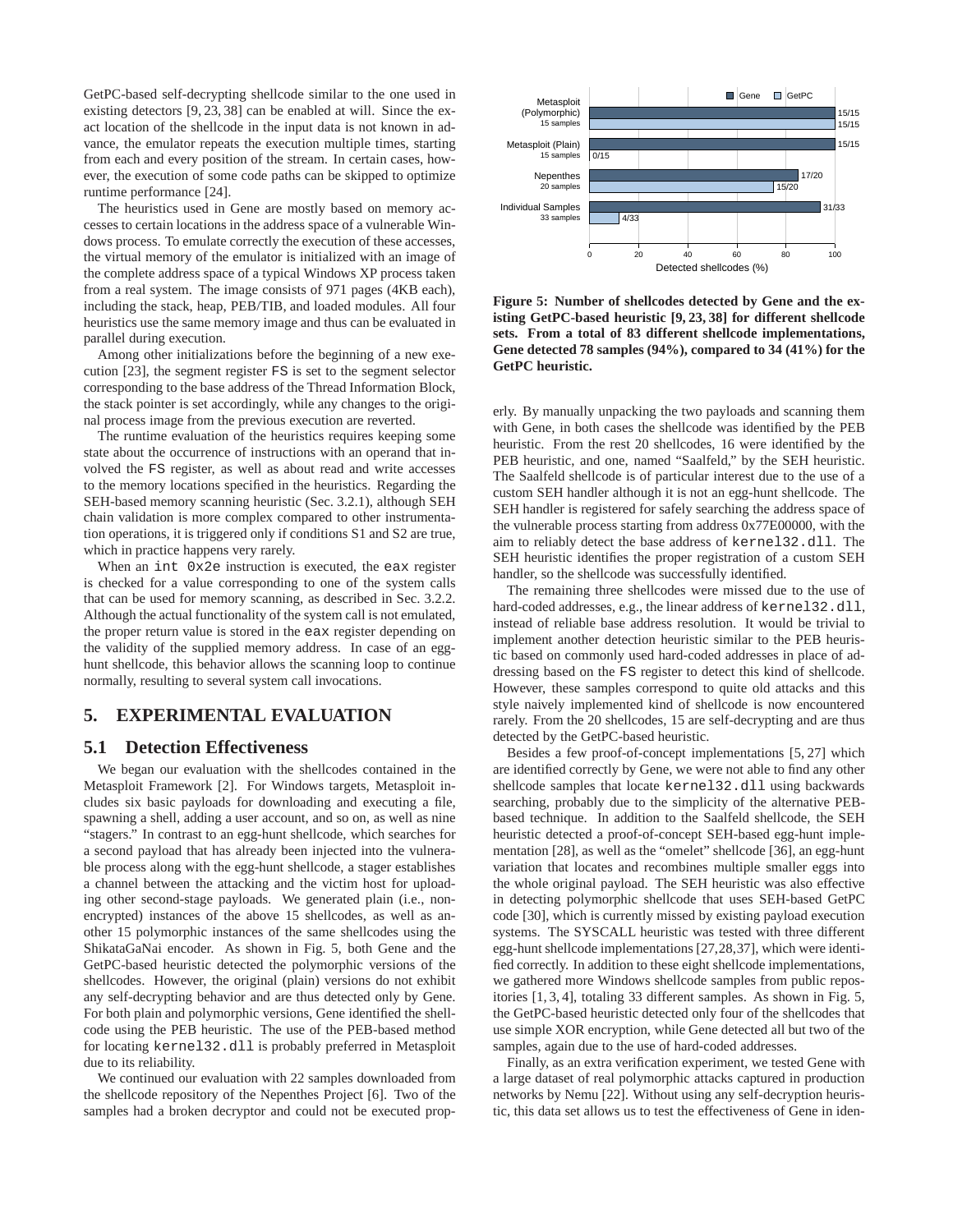tifying the actual plain shellcode after the decryption process has completed. Gene analyzed more than 1.2 million attacks, which after the decryption process resulted to 98,602 unique payloads, and in all cases it identified the decrypted plain shellcode correctly. Not surprisingly, all shellcodes were identified by the PEB heuristic.

# **5.2 Heuristic Robustness**

#### *5.2.1 False Positives Evaluation*

We tested the robustness of the heuristics against false positives using a large and diverse set of benign inputs. For our first experiment, we captured the internal and external traffic in two research and educational networks and kept the client-initiated stream of each TCP flow, since currently Gene detects only attacks against network services. Collectively, the data set consists of 15.5 million streams, totaling more than 48GB of data. Depending on its size, a stream can have from a few hundreds to many thousands of valid instruction sequences which are all analyzed independently by Gene. Thus, we consider as a false positive any benign input with at least one instruction sequence that matches one of the heuristics. When scanning the 15.5 million streams of this data set with Gene, none of the inputs matched any of the heuristics, resulting to zero false positives.

Seeking more evidence for the resilience of the heuristics against false positives, we continued the experiments with a much larger set of artificially generated benign data. The purpose of this experiment is to ensure that the random IA-32 machine code that is derived by interpreting arbitrary data as code does not match any of the heuristics. For this purpose, we used a script that continuously generates inputs of random binary and ASCII data that are subsequently scanned by Gene. The script generated 20 million 32KBinputs of each type, totaling more than 1.3TB of data. The rationale behind using inputs consisting of random ASCII characters, in addition to random binary data, is to approximate the random code found in network streams that use text-based protocols. Similarly to the previous experiment, the false positive rate was again kept at zero.

#### *5.2.2 Heuristic Analysis*

We repeated the experiments of the previous section with the aim to explore in depth the behavior of the heuristics when operating on benign data. This time we measured the number of inputs with at least one instruction sequence that matched the first, the first two, or all three conditions of a heuristic.

Figure 6(a) shows the percentage of network streams that matched a given number of conditions. Out of 15.5 million inputs, only 82 (0.0005%) had an instruction sequence with a memory access to FS:[0x30] through the FS register—satisfying the first condition of the PEB heuristic. There were no streams that matched both the first and the second or all three conditions, which is a promising indication for the robustness of the PEB heuristic since all three conditions must be true for flagging an input as shellcode. The SYSCALL heuristic had a similar behavior, with just 51 of the inputs (0.0003%) exhibiting a single system call invocation, while there were no streams with two or more system calls.

A much larger number of streams matched the first condition of the BACKWD and SEH heuristics (8,620 and 41,063 streams, respectively). In both heuristics, the first condition includes a memory access to FS:[0], which seems to appear more frequently in random code compared to accesses at FS:[0x30]. A possible explanation for this is that the effective address computation in the memory operand of some instruction can result to zero with a higher probability compared to other values. For example, when



**Figure 7: The raw processing throughput of Gene for different execution thresholds.**

a mov ebx,fs:[eax] instruction is executed, it is more likely that eax will have been zeroed out, e.g., due to a previous twobyte long xor eax, eax instruction, instead of being set to 0x30. However, the percentage of inputs that matched both the first and the second condition is very low (0.0003% and 0.0004%, respectively), and no inputs matched all three conditions.

As shown in Fig. 6(b), the overall behavior when operating on random binary data is comparable to that for network streams, with no inputs fully matching any of the heuristics. However, for ASCII data (Fig. 6(c)), although the first condition in the PEB, BACKWD, and SEH heuristics matched in roughly 0.03% of the inputs, there were no inputs matching any of the subsequent conditions. The opcode for the int instruction falls outside the ASCII range, so no input matched not even the first condition of the SYSCALL heuristic. Overall, all heuristics seem to perform even better when operating on ASCII data.

#### **5.3 Runtime Performance**

We evaluated the processing throughput of Gene using the real network traffic traces presented in Sec. 5.2.1. Gene was running on a system with a Xeon 1.86GHz processor and 2GB of RAM. Figure 7 shows the raw processing throughput of Gene for different execution thresholds. The throughput is mainly affected by the number of CPU cycles spent on each input. As the execution threshold increases, the achieved throughput decreases because more emulated instructions are executed per stream. A threshold in the order of 8–16K instructions is sufficient for the detection of plain as well as the most advanced polymorphic shellcodes [24]. For port 80 traffic, the random code due to ASCII data tends to form long instruction sequences that result to degraded performance compared to binary data.

The overall runtime throughput is slightly lower compared to existing emulation-based detectors [23,24] due to the overhead added by the virtual memory subsystem, as well as because Gene does not use the zero-delimited chunk optimization used in these systems [23]. Previous approaches skip the execution of zero-byte delimited regions smaller than 50 bytes, with the rationale that most memory corruption vulnerabilities cannot be exploited if the attack vector contains null bytes. However, the detection heuristics of Gene can identify shellcode in other attack vectors that may contain null bytes, such as document files. Furthermore, our approach can be applied in other domains [14, 15], for example for the detection of client-side attacks, in which the shellcode is usually encrypted at a higher level using some script language, and thus can be fully functional even if it contains null bytes.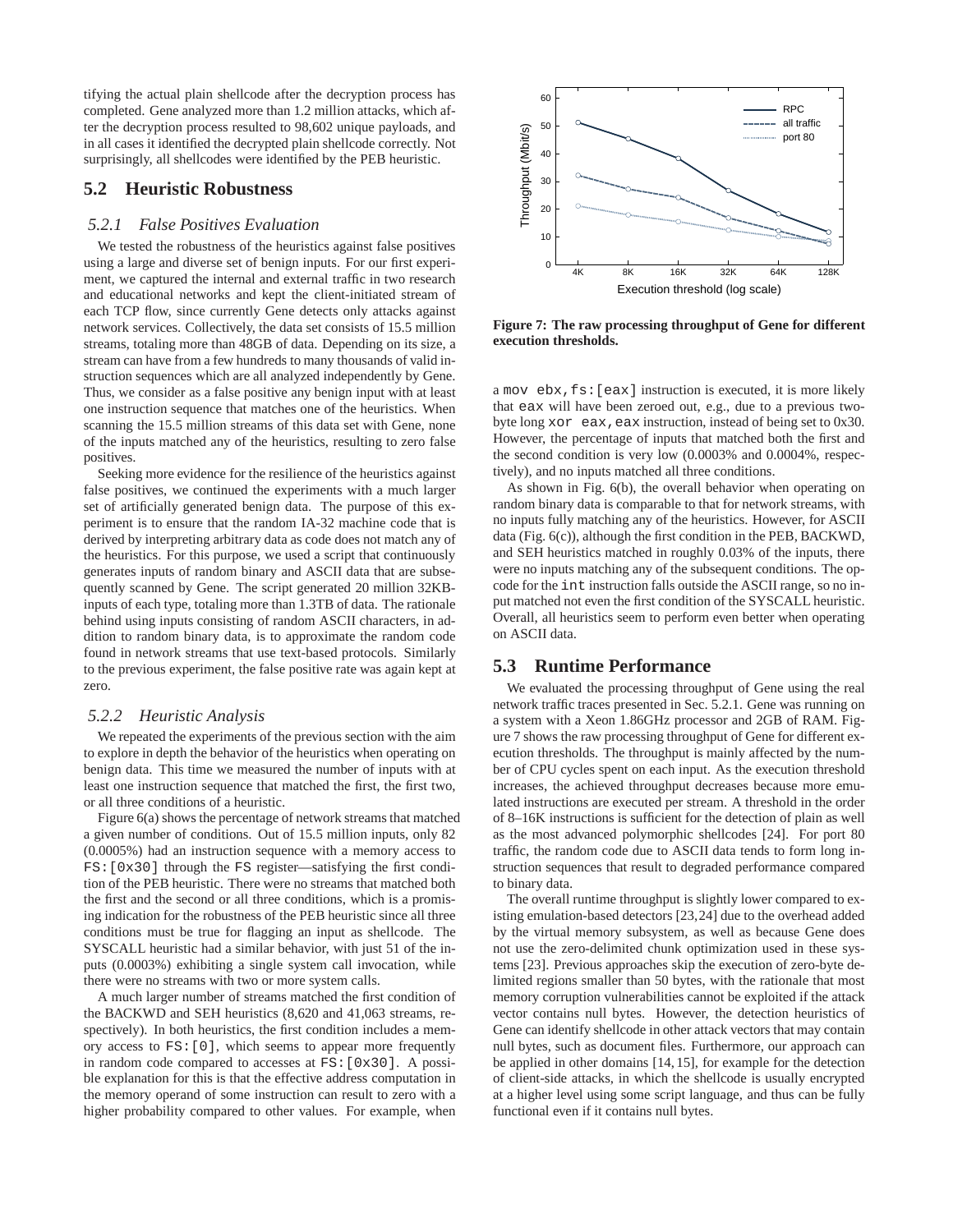

**Figure 6: False positives evaluation with (a) 15.5 million real network streams (48GB total data size), (b) 20 million randomly generated binary inputs (650GB), and (c) 20 million randomly generated ASCII inputs (650GB). For all heuristics, none of the inputs matched all three conditions, resulting to zero false positives.**

In practice, Gene can monitor high speed links when scanning for server-side attacks because client-initiated traffic (requests) is usually a fraction of the server-initiated traffic (responses). In our preliminary deployments in production networks, Gene can scan traffic of up to 100 Mbit/s without dropping packets. Furthermore, Gene currently scans the whole input blindly, without any knowledge about the actual network protocol used. Augmenting the inspection engine with protocol parsing would significantly improve the scanning throughput by inspecting each protocol field separately.

## **5.4 Real-world Deployment**

We have deployed Gene in two University networks, where it has been operational since 25 November 2009. In these two deployments, Gene scans the traffic between the internal network and the Internet, as well as the traffic between selected internal subnets. As of 17 April 2010, Gene has detected 116,513 code injection attacks against internal and external hosts in these two networks. Although we cannot know how many of the attacks actually infected the targeted host, since many systems might had been previously patched, in all cases the attacker was able to connect and send the malicious input to the potentially vulnerable service. Almost one third of the attacks were launched from internal PCs, probably already infected by malware. About 86% of the attacks targeted port 445, while there were also attacks against ports 80, 135, 139, and 2967.

In both deployments, Gene uses the four new heuristics presented in this paper, as well as the GetPC heuristic used in existing polymorphic shellcode detectors, allowing us to compare the detection coverage of both approaches. The PEB heuristic matched in all of the attacks, supporting the fact that this is the most widely used technique for resolving kernel32.dll. However, the GetPC heuristic was triggered only by 85,144 attacks, i.e., 31,369 attacks (27%) did not use any form of self-decrypting shellcode. This means that the ability of Gene to detect plain shellcode increased the detection coverage for server-side code injection attacks by 37% compared to existing polymorphic shellcode detection approaches. By statically analyzing the identified machine code [22] we confirmed that in all cases it corresponds to actual shellcode, and so far we have not encountered any false positives.

### **6. DISCUSSION**

The runtime heuristics presented in this paper allows Gene to detect a broad range of different shellcode classes. Of course, we cannot exclude the possibility that there are other kinds of Windows shellcode, or alternative techniques to those on which the heuristics are based, that may have missed our attention or have not been publicly released yet. Nevertheless, the architecture of Gene allows the parallel evaluation of multiple heuristics, and thus the detection engine can be easily extended with more heuristics for other shellcode types. For example, for our experimental evaluation, we have already implemented a fifth heuristic based on the widely used GetPC code technique used in existing polymorphic shellcode detectors [23, 24, 38]. In our future work, we plan to implement heuristics for the detection of the code required in a swarm attack [13], Linux-specific plain shellcode, Windows shellcode that uses hard-coded addresses, and so on.

A well known evasion technique against dynamic code analysis systems is the use of very long loops that force the detector to spend countless cycles until reaching the execution threshold, before any signs of malicious behavior are shown [32]. Gene uses infinite loop squashing [23] to reduce the number of inputs that reach the execution threshold. As stated in the literature [23,24], the percentage of inputs with an instruction sequence that reaches the execution threshold ranges between 3–6%, which we also verified during the experiments of this paper. Since this is a small fraction of all inspected inputs, the endless loops in these sequences can potentially be analyzed further at a second stage using other techniques such as static analysis or symbolic execution [25].

Another inherent limitation of emulation-based shellcode detection is the lack of an accurate view of the system's state at the time the injected code would run on the victim system. This information includes the values of the CPU registers, as well as the complete address space of the particular exploited process [10, 23]. Although register values can sometimes be inferred [24], and Gene augments the emulator with the complete address space of a typical Windows process, which includes the most common system DLLs used by Windows shellcode, the shellcode may perform memory accesses to application-specific DLLs that are not known in advance, and thus cannot be followed by the emulator [16]. Fortunately, when protecting specific services, exact memory images of each service can be used in place of the generic process image. However, as already discussed, since the linear addresses of DLLs change quite often across different systems, and due to the increasing adoption of address space layout randomization and DLL rebasing, the use of absolute addressing results to less reliable shellcode. On the other hand, when the emulator runs within the context of a protected application, as for example in the browser-embedded detector proposed by Egele et al. [14], the emulator can have full access to the complete address space of the process.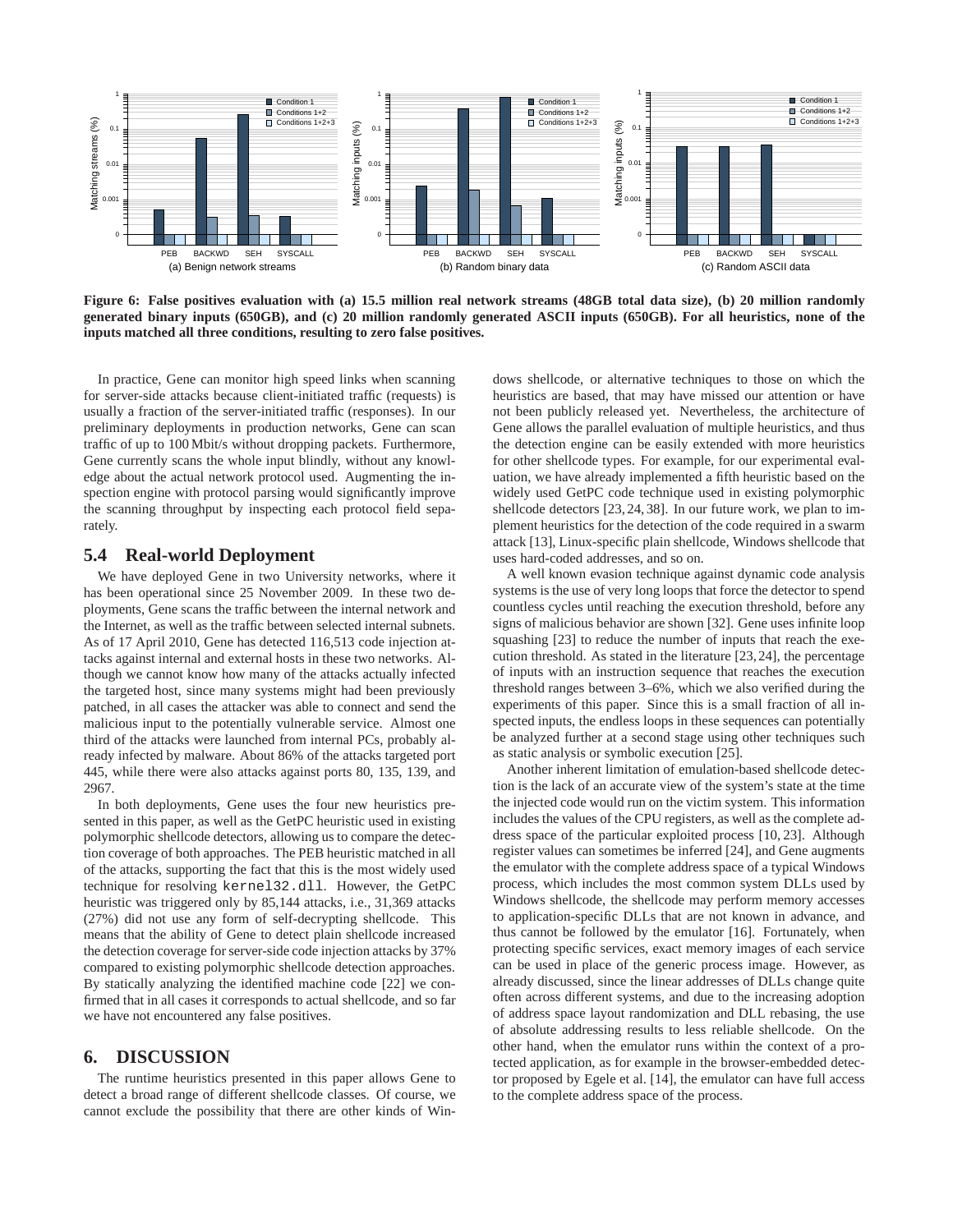Some of the operations matched by the heuristics, such as the registration of a custom exception handler, might also be found in legitimate executables. However, Gene is tailored for scanning inputs that otherwise should not contain executable IA-32 code. In case of file uploads, Gene can easily be extended to identify and extract executable files by looking for executables' headers in the inspected traffic, and then pass them on to a virus scanner.

# **7. RELATED WORK**

Having realised the limitations of signature-based approaches in the face of polymorphic code and targeted attacks, several research efforts turned to static binary code analysis for identifying the presence of shellcode in network streams. One of the first such approaches by Toth and Kruegel uses code disassembly on network streams to identify the NOP-sled that sometimes precedes the shellcode [33]. Focusing on the shellcode itself, Anderson et al. [8] propose to scan each input for multiple occurrences of instruction sequences that end with an int 0x80 instruction for the identification of Linux shellcode, with the rationale that the shellcode will have to execute several system calls. Other detection methods that use static code analysis aim to detect previously unknown polymorphic shellcode based on the identification of structural similarities among different worm instances [17], control and data flow analysis [12, 34, 35], or neural networks [20].

However, methods based on static analysis can be easily evaded by malicious code that uses obfuscation methods such as indirect jumps and self-modifications [23], which are widely used by current malware packers and polymorphic shellcode engines. In contrast, emulation-based detection can correctly handle even extensively obfuscated malicious code [23]. Polychronakis et al. propose the use of code emulation for the detection of self decrypting shellcode at the network level [23, 24]. The detection algorithm is based on the identification of the GetPC code and the self-references that take place during the execution of the shellcode. Zhang et al. propose to combine network-level emulation with static and data flow analysis for improving the runtime performance of the GetPC heuristic [38].

Libemu [9] is an open-source x86 emulation library tailored to shellcode analysis and detection. Shellcode execution is identified using the GetPC heuristic. Libemu can also emulate the execution of Windows API calls by creating a minimalistic process environment that allows the user to install custom hooks to API functions. Although the actual execution of API functions can be used as an indication for the execution of shellcode, these actions will be observed only after kernel32.dll has been resolved and the required API functions have been located through the EDT or IAT. Compared to the kernel32.dll resolution heuristics presented in Section 3.1, this technique would require the execution of a much larger number of instructions until the first API function is called, and also the emulation of the actual functionality of each API call thereafter. This means that the execution threshold of the detector should be set much higher, resulting to degraded runtime performance. For applications in which the emulator can spend more cycles on each input, both heuristics can coexist and operate in parallel, e.g., along with all other heuristics used in Gene, offering even better detection accuracy.

Besides the detection of code injection attacks against network services [22], emulation-based shellcode detection using the GetPC heuristic has been used for the detection of drive-by download attacks and malicious web sites. Egele et al. [14] propose a technique that uses a browser-embedded CPU emulator to identify javascript string buffers that contain shellcode. Wepawet [15] is a service for web-based malware detection that scans and identifies malicious

web pages based on various indications, including the presence of shellcode. The CPU emulator in both projects is based on libemu.

Shellcode analysis systems help analysts study and understand the structure and functionality of a shellcode sample. Ma et al. [18] used code emulation to extract the actual runtime instruction sequence of shellcode samples captured in the wild. Spector [11] uses symbolic execution to extract the sequence of library calls made by the shellcode, along with their arguments, and at the end of the execution generates a low-level execution trace. Yataglass [25] improves the analysis capabilities of Spector by handling shellcode that uses memory-scanning attacks.

## **8. CONCLUSION**

The increasing professionalism of cyber criminals and the vast number of malware variants and malicious websites make the need for effective code injection attack detection a critical challenge. To this end, shellcode detection using payload execution offers important advantages, including generic detection without exploit or vulnerability-specific signatures, practically zero false positives, while it is effective against targeted attacks.

In this paper we present a comprehensive shellcode detection method based on code emulation. Our approach expands the range of malicious code types that can be detected by enabling the parallel evaluation of multiple runtime heuristics that match inherent lowlevel operations during the execution of different shellcode types. The runtime heuristics presented in this work enable the effective detection of plain and metamorphic shellcode, both of which are not identified by existing shellcode detectors. This is achieved regardless of the use of self-modifying code or dynamic code generation, on which existing emulation-based polymorphic shellcode detectors are exclusively based.

Our experimental evaluation shows that the proposed approach can effectively detect a broad range of diverse shellcode types and implementations, increasing significantly the detection coverage compared to existing emulation-based detectors, while extensive testing with a large set of benign data did not produce any false positives. Gene, our prototype implementation of the proposed technique for the detection of server-side code injection attacks detected 116,513 attacks against production systems in a period of almost five months without false positives.

Although Gene currently operates at the network level, the proposed detection heuristics can be readily implemented in emulationbased systems in other domains, including host-level or applicationspecific detectors. As part of our future work, we plan to implement more heuristics to cover the detection of less widely used shellcode types, such as shellcode that uses hard-coded addresses, and explore the design of a description language that would expedite the development of new heuristics.

#### **Acknowledgments**

We would like to thank Periklis Akritidis and Angelos Keromytis for their valuable feedback on earlier versions of this paper. This work was supported in part by the Marie Curie FP7-PEOPLE-2009-IOF project MAL-CODE and the FP7 project SysSec, funded by the European Commission under Grant Agreements No. 254116 and No. 257007, and by the project i-Code, funded by the Prevention, Preparedness and Consequence Management of Terrorism and other Security-related Risks Programme of the European Commission—Directorate-General for Home Affairs under Grant Agreement No. JLS/2009/CIPS/AG/C2-050. This publication reflects the views only of the authors, and the Commission cannot be held responsible for any use which may be made of the information contained herein. Michalis Polychronakis is also with FORTH-ICS. Evangelos Markatos is also with the University of Crete.